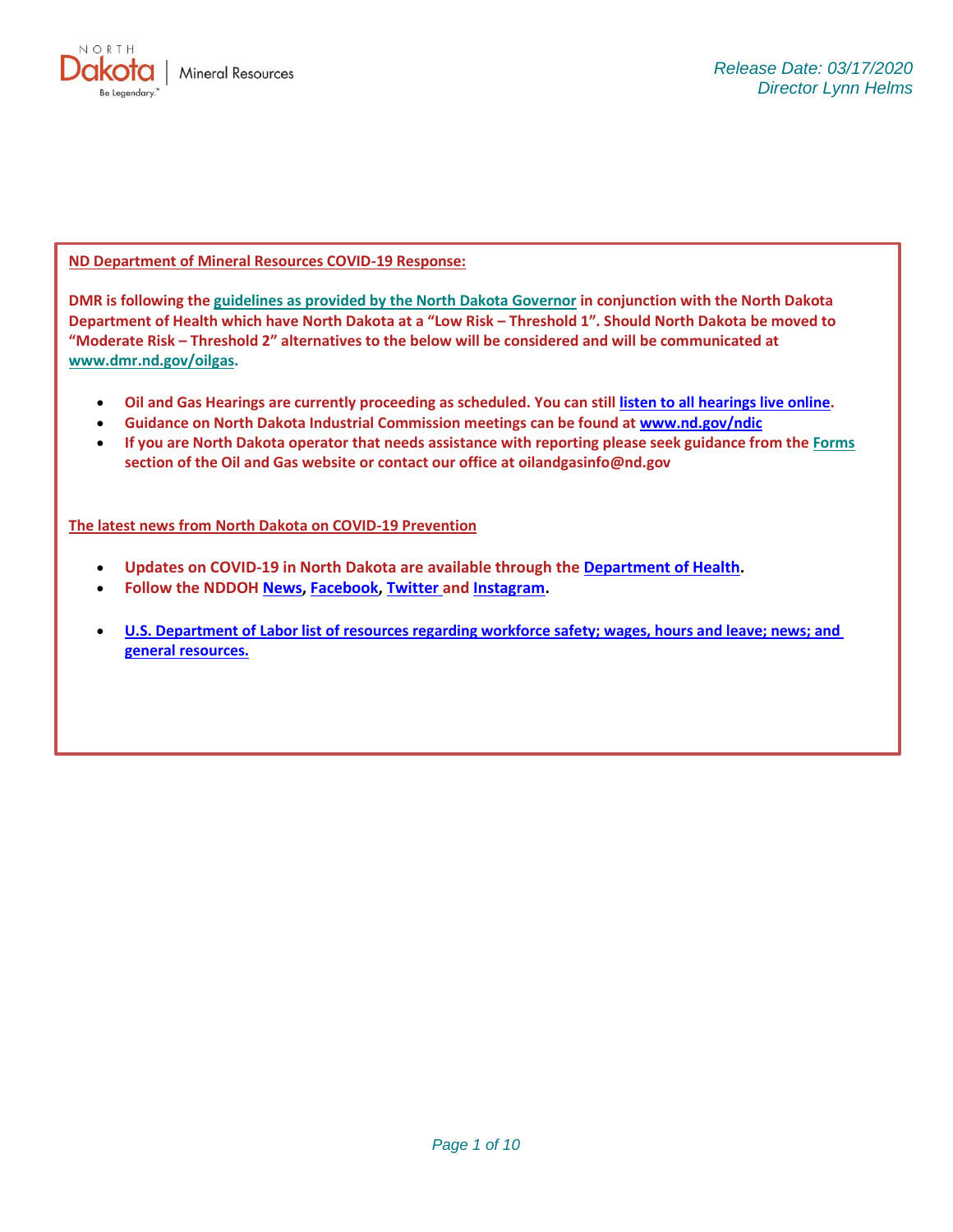

# **Director's Cut January 2020 Production**

## **Oil Production**

| <b>December</b> | 45,780,075 barrels = 1,476,777 barrels/day (Final)                           |
|-----------------|------------------------------------------------------------------------------|
| <b>January</b>  | 44,314,959 barrels = 1,429,515 barrels/day (all-time high was November 2019) |
|                 | 1,374,356 barrels/day or 96% from Bakken and Three Forks                     |
|                 | 55,159 barrels/day or 4% from legacy pools                                   |
|                 |                                                                              |

**Revenue Forecast**

 **= 1,400,000 barrels/day**

#### **Crude Price 1 (\$/barrel)**

|                 | <b>North Dakota Light Sweet</b> | WTI                        | <b>ND Market</b><br>estimate |
|-----------------|---------------------------------|----------------------------|------------------------------|
| <b>December</b> | 48.35                           | 59.86                      | 52.92                        |
| January         | 47.19                           | 57.53                      | 50.02                        |
| <b>February</b> | 37.21                           | 53.61                      | 45.41                        |
| Today           | 18.50                           | 28.70                      | 23.60                        |
| All-time high   | \$136.29/barrel (7/3/2008)      | \$145.29/barrel (7/3/2008) |                              |
| Revenue         |                                 |                            | $=$ \$48.50                  |

## **Forecast**

## **Gas Production & Capture**

| <b>December Production</b> | 94,903,770 MCF = 3,061,412 MCF/day                              |
|----------------------------|-----------------------------------------------------------------|
| Gas Captured: 84%          | 79,280,831 MCF = 2,557,446 MCF/day                              |
| <b>January Production</b>  | 93,441,892 MCF = 3,014,255 MCF/day (All-time high was Nov 2019) |
| Gas Captured: 85%          | 78,976,761 MCF = 2,547,637 MCF/day (All-time high was Nov 2019) |

## **Rig Count**

| <b>December</b>        | 55              |
|------------------------|-----------------|
| January                | 55              |
| February               | 54              |
| <b>Today</b>           | 56              |
| <b>Federal Surface</b> | 2               |
| All-time high          | 218 (5/29/2012) |
|                        |                 |

<sup>&</sup>lt;sup>1</sup> Pricing References: WTI: [EIA](https://www.eia.gov/dnav/pet/hist/LeafHandler.ashx?n=PET&s=RCLC1&f=M) and [CME Group;](https://www.cmegroup.com/trading/energy/crude-oil/light-sweet-crude.html) ND Light Sweet: [Flint Hills Resources](https://www.fhr.com/products-services/fuels-and-aromatics)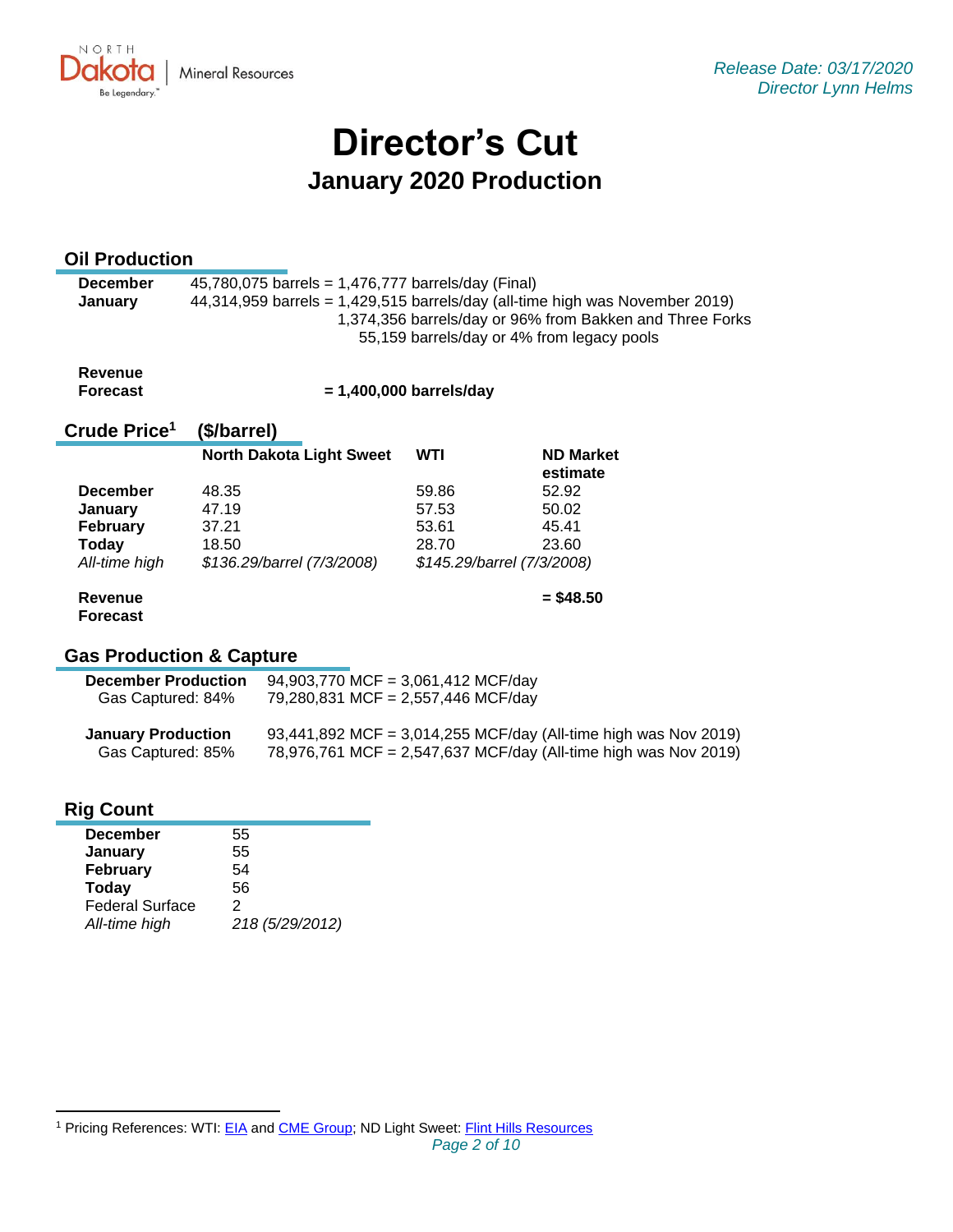

## **Wells**

|                                              | <b>November</b> | <b>December</b>          | January                                                                                                                                                                           | <b>February</b>                                                 | <b>Revenue</b><br><b>Forecast</b> |
|----------------------------------------------|-----------------|--------------------------|-----------------------------------------------------------------------------------------------------------------------------------------------------------------------------------|-----------------------------------------------------------------|-----------------------------------|
| <b>Permitted</b>                             |                 | 67 drilling<br>1 seismic | 61 drilling<br>1 seismic                                                                                                                                                          | 60 drilling<br>2 seismic<br>(All-time high was 370 - Oct. 2012) |                                   |
| <b>Completed</b>                             | 92 (Final)      | 88 (Revised)             | 70 (Preliminary)                                                                                                                                                                  | ۰                                                               | 90                                |
| Inactive <sup>2</sup>                        |                 | 1,920                    | 2,607                                                                                                                                                                             | ۰                                                               |                                   |
| <b>Waiting on</b><br>Completion <sup>3</sup> | ۰               | 958                      | 1,024                                                                                                                                                                             | ٠                                                               | $\overline{\phantom{a}}$          |
| <b>Producing</b>                             | ۰               | 16,042                   | 16,000 (Preliminary)<br>(All-time high was<br>November 2019)<br>14,847 (93%) from<br>unconventional Bakken-<br><b>Three Forks</b><br>1,132 (7%) from legacy<br>conventional pools | $\overline{\phantom{a}}$                                        |                                   |

## **Fort Berthold Reservation Activity**

|                                  | Total   | Fee Land | <b>Trust Land</b> |
|----------------------------------|---------|----------|-------------------|
| Oil Production                   | 358,903 | 126.181  | 232.722           |
| Drilling Rigs                    |         |          |                   |
| <b>Active Wells</b>              | 2.394   | 618      | 1 776             |
| Waiting on completion            | 78      |          |                   |
| <b>Approved Drilling Permits</b> | ⊟ 365   |          | 289               |
| <b>Potential Future Wells</b>    | 4.158   | 1.146    | -3.012            |

## **Drilling and Completions Activity**

The drilling rig count was stable in the mid 60's for the first half of 2019. Based on oil price, capital availability, and gas capture operators implemented plans to reduce rigs to the mid 50's second half of 2019. Industry projects substantial reduction in rig count over the next 3 months.

The number of well completions has begun to fall due to oil price, weather, and gas capture.

Lower crude oil price, gas capture, and competition for capital continue to put downward pressure on rig count. Utilization rate for rigs capable of 20,000+ feet is 40-60% and for shallow well rigs (7,000 feet or less) 25-35%.

Drilling permit activity has slowed down due oil price and gas capture. Operators continue to maintain a permit inventory of approximately 12 months.

<sup>2</sup> Includes all well types on IA and AB statuses: **IA** = Inactive shut in >3 months and <12 months;

**AB** = Abandoned (Shut in >12 months)

<sup>&</sup>lt;sup>3</sup> The number of wells waiting on completions is an estimate on the part of the director based on idle well count and a typical five-year average. Neither the State of North Dakota, nor any agency officer, or employee of the State of North Dakota warrants the accuracy or reliability of this product and shall not be held responsible for any losses caused by this product. Portions of the information may be incorrect or out of date. Any person or entity that relies on any information obtained from this product does so at his or her own risk.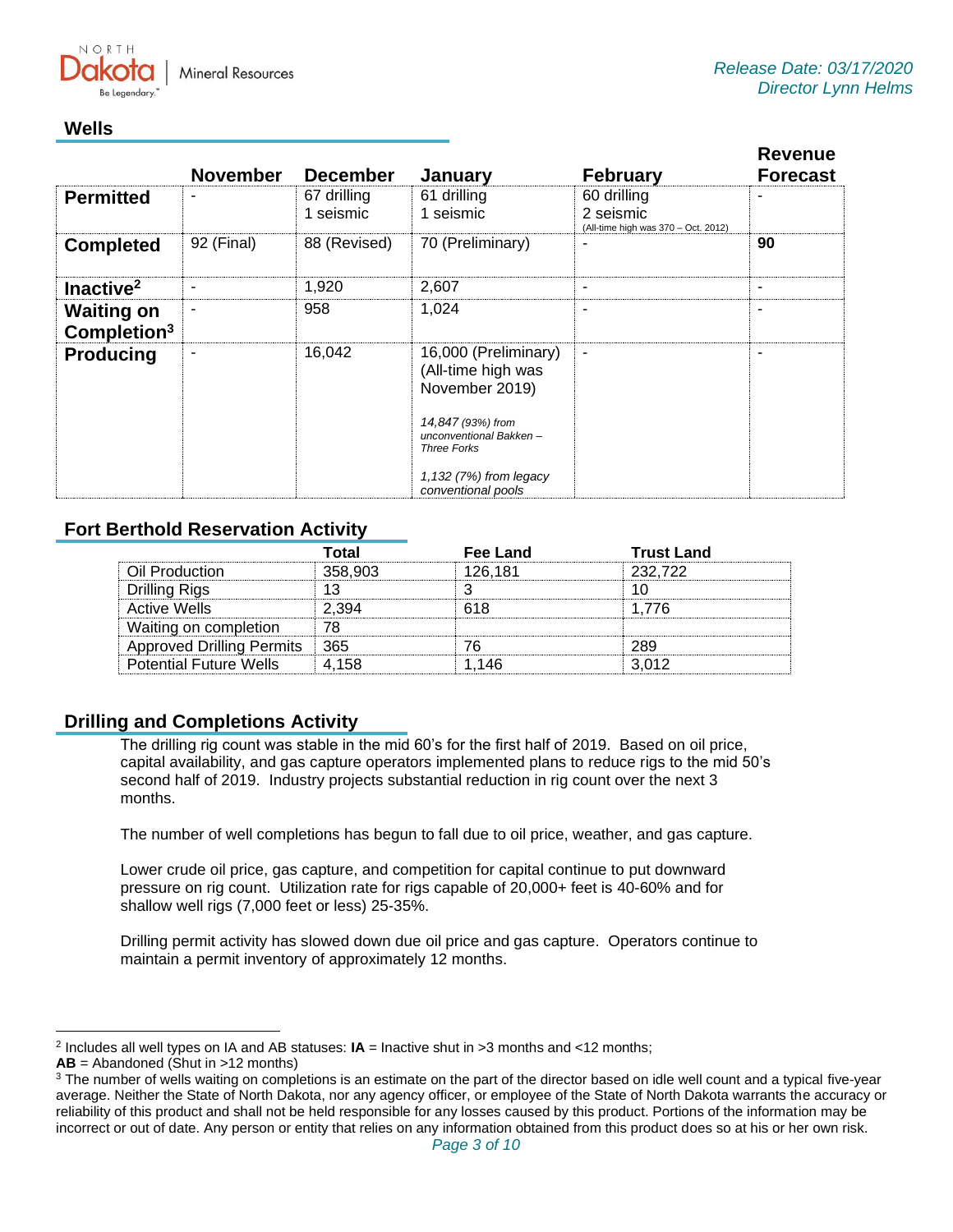

## **Crude Oil Markets**

Early March OPEC + Russia discussions of further production restrictions due to the Corona virus effect on demand ended in abandonment of the 3 year existing agreement. Futures markets now reflect the "every man for himself" spiral of price cuts and production increases announced by Saudi Arabia and Russia.



Crude oil take away capacity including rail deliveries to coastal refineries is adequate, but Washington state Senate Bill 5579 and (the US Appeals Court for the ninth circuit upholding of a lower court ruling protecting the Swinomish Indian Tribal Community's right to sue to enforce an agreement that restricts the number of trains that can cross its reservation in northwest Washington state), threaten to disrupt 150,000-200,000 barrels per day.

#### **Seismic**

Seismic activity has increased slightly due to carbon capture projects.

| <b>Active Survevs</b> | $\parallel$ Recording $\parallel$ NDIC Reclamation Projects $\parallel$ Remediating $\parallel$ Suspended $\parallel$ |  |  |
|-----------------------|-----------------------------------------------------------------------------------------------------------------------|--|--|
|                       |                                                                                                                       |  |  |

### **Gas Capture**

US natural gas storage has increased to 13% above the five-year average while crude oil inventories are below the long-term average. Both indicate little potential for price increases in the near future. North Dakota shallow gas exploration could be economic at future gas prices but is not at the current price.

The price of natural gas delivered to Northern Border at Watford City is down \$0.09 to \$1.32/MCF. This results in a current oil to gas price ratio of 18 to 1. The statewide gas flared volume from December to January decreased 37,348 MCFD to 466,619 MCF per day and percent flared decreased to 15% with a Bakken capture percentage of 85%.

The Commission established the following gas The historical high flared percent was 36% in 09/2011. capture goals: Gas Capture Details: 74% October 1, 2014 - December 31, 2014 Statewide………………. 85% 77% January 1, 2015 - March 31, 2016 Statewide Bakken……... 85% 80% April 1, 2016 - October 31, 2016 Non-FBIR Bakken…….. 86% 85% November 1, 2016 - October 31, 2018 FBIR Bakken………….. 83% 88% November 1, 2018 - October 31, 2020 Trust FBIR Bakken... 85% 91% November 1, 2020 Fee FBIR…………… 78%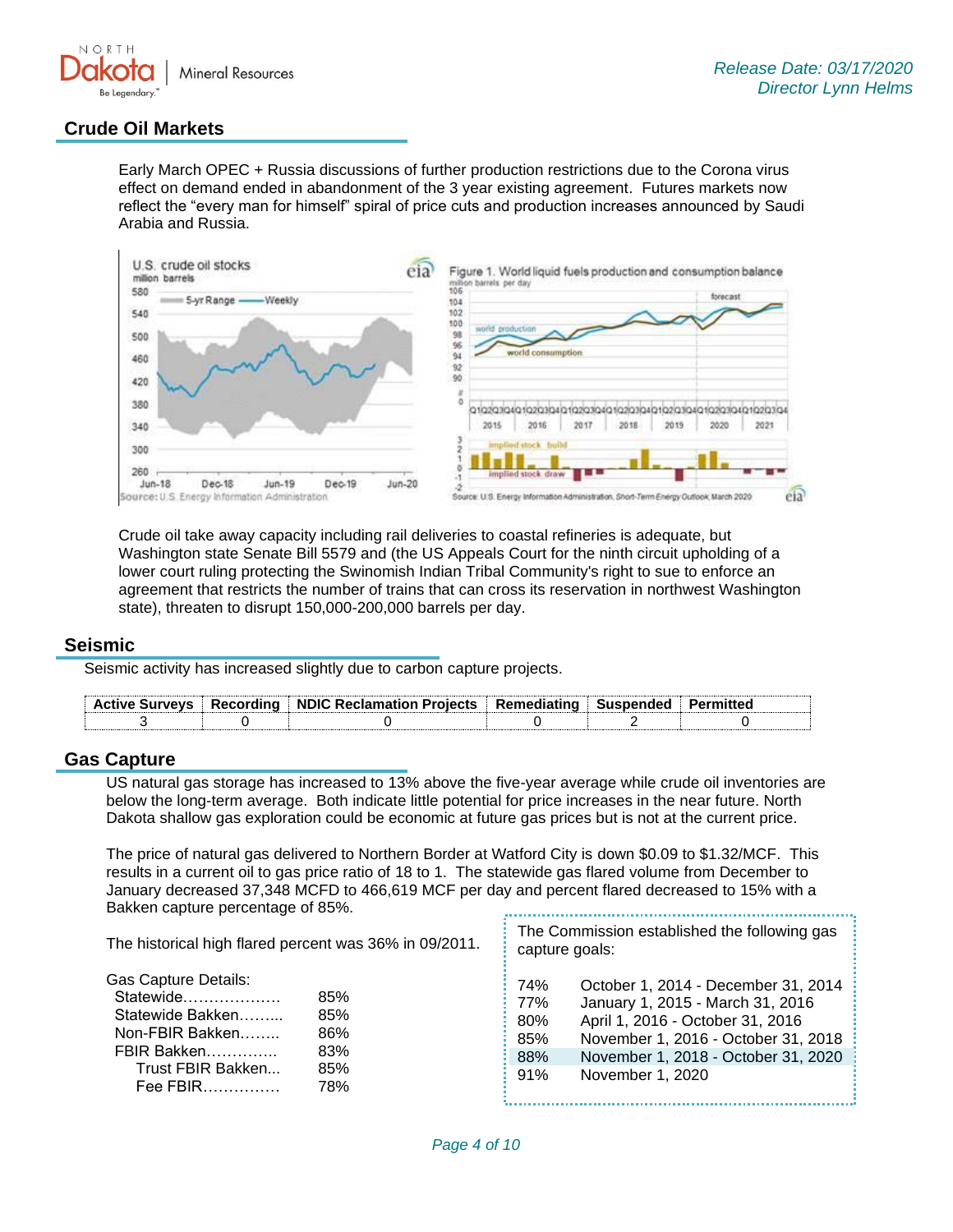

## **Agency Updates**

## **Bureau of Indian Affairs**

**BIA** has published a new final rule to update the process for obtaining rights of way on Indian land. The rule was published 11/19/15 and became effective 12/21/15. The final rule can be found at

[https://www.federalregister.gov/articles/2015/11/19/2015-28548/rights-of-way-on-indian-land.](https://www.federalregister.gov/articles/2015/11/19/2015-28548/rights-of-way-on-indian-land) On 3/11/16, the Western Energy Alliance filed a complaint and motion for a temporary restraining order and/or a preliminary injunction. On 04/19/16, the US District court for the District of North Dakota issued an order denying the motion for a preliminary injunction. The new valuation requirements were resulting in increased delays so BIA provided a waiver that expires 04/05/2020. On 03/09/2020 the NDIC submitted comments supporting an extension of that waiver through 04/05/2021 to allow infrastructure development to continue while BIA develops and implements the new process. NDIC comments can be found at [http://www.nd.gov/ndic/ic-press/Sweeney%20letter%20200309.pdf.](http://www.nd.gov/ndic/ic-press/Sweeney%20letter%20200309.pdf)

## **Bureau of Land Management**

**BLM** published a new final rule 43 CFR Parts 3100, 3160 and 3170 to update and replace its regulations on venting and flaring of natural gas effective 1/17/16. The final rule can be viewed online at [https://www.blm.gov/programs/energy-and-minerals/oil-and-gas/operations-and-production/methane-and](https://www.blm.gov/programs/energy-and-minerals/oil-and-gas/operations-and-production/methane-and-waste-prevention-rule)[waste-prevention-rule](https://www.blm.gov/programs/energy-and-minerals/oil-and-gas/operations-and-production/methane-and-waste-prevention-rule). North Dakota, Wyoming, Montana, Western Energy Alliance, and IPAA filed for a preliminary injunction to prevent the rule going into effect until the case is settled. A hearing in Casper, Wyoming was held 1/6/17. On 1/16/17 the court denied all of the petitioners' motions for preliminary injunctions. **On 2/3/17 the US House of Representatives voted 221-191 to approve a Congressional Review Act resolution against the rule.** On 3/28/17 President Trump issued an executive order which in part directs "The Secretary of the Interior shall review the following final rules, and any rules and guidance issued pursuant to them, for consistency with the policy set forth in section 1 of this order and, if appropriate, shall, as soon as practicable, suspend, revise, or rescind the guidance, or publish for notice and comment proposed rules suspending, revising, or rescinding those rules:". This rule is included in the list as item (iv). North Dakota plans to continue active participation in the litigation of this rule until the BLM takes final action eliminating the rule. **On 5/10/17 the Senate voted 51 to 49 against the CRA, allowing the rule to remain in effect.** On 6/27/17 U.S. D. Ct. Judge Skavdahl granted BLM's motion to extend the merits briefing schedule by 90 days, based on BLM's APA 705 stay and BLM's representations regarding its plans to reconsider the VF Rule. Opening briefs were filed 7/3/17. On 7/5/17 California and New Mexico sued BLM in the U.S. District Court for the Northern District of California, seeking a declaratory judgement that BLM's APA 705 stay was illegal and vacating the stay. The relief they request would vacate the stay of the January 2018 compliance et al deadlines, bringing them all back into force. BLM officials encouraged North Dakota to intervene. On 7/12/17 a group of NGOs including the Fort Berthold Protectors of Water and Earth Rights filed a separate suit against the BLM in federal court in the U.S. District Court for the Northern District of California, seeking a declaratory judgement that BLM's APA 705 stay was illegal and vacating the stay. California and New Mexico, along with various environmental groups, have challenged BLM's stay in the Northern District of California, and filed a motion for summary judgment on 7/26/17. On 8/24/17 North Dakota filed a response supporting BLM's motion, a motion to intervene, and a motion to change venue to Wyoming in an attempt to prevent all of the litigation regarding the timing of the Flaring Rule, including the future rulemakings further extending compliance deadlines that BLM has stated that it intends to publish, could end up in front of the magistrate judge in the Northern District of California instead of Judge Skavdahl in Wyoming. On 10/04/17 the federal magistrate judge in the Northern District of California granted the summary judgement motion by California, New Mexico, and several NGOs throwing out BLM's administrative and temporary postponement of several of the future rules compliance dates/obligations. On 10/05/17 the BLM issued a Federal Register Notice for a proposed rule that if finalized will delay certain requirements of the BLM Rule until January 17, 2019. North Dakota submitted comments to (1) support BLM's decision to delay certain compliance requirements and (2) continue to make the record that BLM exceeded its authority to promulgate the rule in the first place with particular emphasis on the specific/unique North Dakota considerations at issue. NDIC comments are available at [http://www.nd.gov/ndic/ic-press/dmr-blm-comments17-11.pdf.](http://www.nd.gov/ndic/ic-press/dmr-blm-comments17-11.pdf) BLM, the states of CA & NM, and the NGOs supporting the current final rule were granted an extension to file response briefs to December 11<sup>th</sup> in the WY court. Oral arguments are scheduled on December 18<sup>th</sup>. Judge Skavdahl has indicated he wishes to decide the merits of this case before the major compliance requirements of the current final rule take effect in January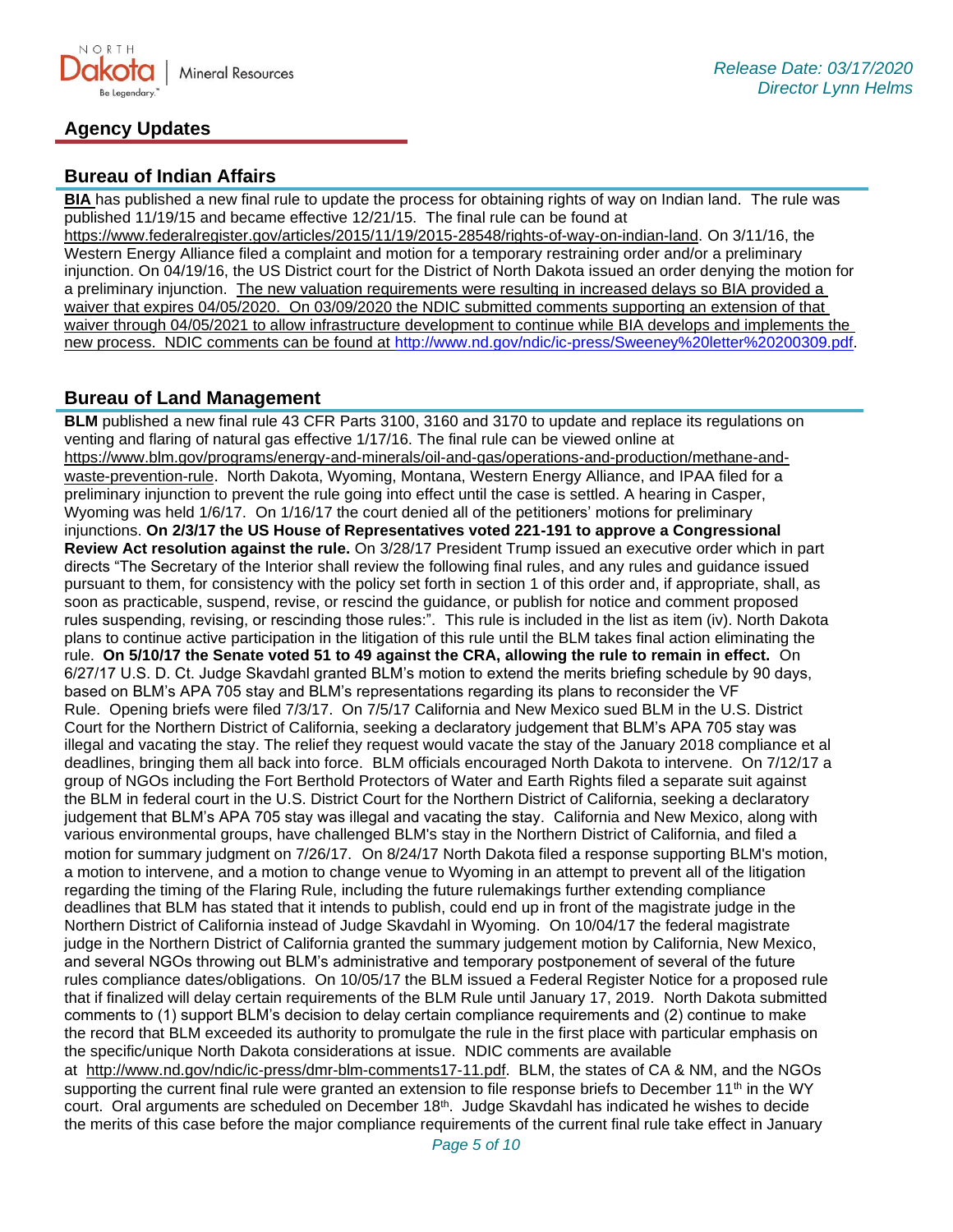

of 2018. On 11/29/17 North Dakota filed a response to industry petitioner's motion for a preliminary injunction supporting a preliminary or permanent injunction. On 12/4/17 USDOJ petitioned the 9<sup>th</sup> US Judicial Circuit Court in San Francisco to review and overturn the Northern District of California court's November decision ordering the US Bureau of Land Management to make oil and gas producers comply with the methane emissions requirements while the rules are being reviewed. Briefs in favor of the industry preliminary injunction motion are due on 12/18/17 and briefs responding to BLM's motion to stay the litigation are due on 1/5/18. On 12/7/17 BLM published a rule in the Federal Register delaying the methane regulation until January 2019, saying the previous rule is overly burdensome to industry. Officials said the delay will allow the federal Bureau of Land Management time to review the earlier rule while avoiding tens of millions of dollars in compliance costs to industry that may turn out to be unnecessary. On 12/19/17 BLM was sued by California, New Mexico, and a large group of NGOs in the Northern District of California federal court over the 12/7/17 rule extending certain compliance dates in BLM's 2016 Rule. The complaint requests that BLM's extension rule be set aside and the provisions it relates to reinstated. On 12/26/17 BLM filed a motion seeking to stay the litigation in the U.S. District Court case in WY and to vacate the January 5 briefing deadline, a motion in which the industry trade associations and Montana and Wyoming joined. North Dakota and Texas filed a short response on 12/27/17 asking the Court to deny the motion or allow until 1/12/18 to fully respond to BLM's holiday week motion. On 12/29/17 the Wyoming district court granted BLM's motion to stay the 2016 Rule challenge litigation. On 2/22/18 BLM published a new rule proposal to revise the 2016 final Waste Prevention Rule (also known as the venting and flaring rule). The proposed rule would eliminate duplicative regulatory requirements and re-establish long-standing requirements that the 2016 final rule sought to replace. While the proposed rule is open for public comment generally, the Federal Register notice specifically requests comment on ways that the BLM can reduce the waste of gas by incentivizing the capture, reinjection, or beneficial use of the gas. Public comments on this proposed rule were due to the BLM on or before 4/23/18. NDIC comments can be viewed at [http://www.nd.gov/ndic/ic-press/blm%20comments%20180417.pdf.](http://www.nd.gov/ndic/ic-press/blm%20comments%20180417.pdf) On 2/22/18 Judge Orrick in the Northern District of California entered a preliminary injunction against the BLM's "Suspension Rule" which suspended for one year certain compliance deadlines in BLM's Venting and Fairing Rule. Judge Orrick also denied North Dakota's motion to transfer the case to the District of Wyoming where Judge Skavdahl had stayed the original rule on the grounds that parties were protected by the Suspension Rule. The immediate effect of this decision was to reinstate the BLM Venting and Fairing Rule in full, along with compliance deadlines that became effective January 17, 2018, and remove the protections relied upon by Judge Skavdahl the District of Wyoming case. On 3/7/18 U.S. District Court Judge Skavdahl granted the North Dakota/Texas Motion to lift the stay in the challenge to the BLM's Venting & Flaring Rule. The California Court explicitly adopted North Dakota's central position in intervention - stating that "I express no judgment whatsoever in this opinion on the merits of the [V&F] Rule," showing great deference to Judge Skavdahl and the existing case in his Court and rejecting the California, NM, and NGOs request to uphold the V&F Rule. Judge Skavdahl's Lift Stay Order gives BLM until March 14 to file its response to North Dakota/Texas, as well as to the motions filed by Wyoming/Montana and Industry, with reply briefs due March 21. Wyoming/Montana are seeking a partial stay of the VF Rule under Section 705, and Industry is seeking a partial Preliminary Injunction of the Rule. On 4/4/18 U.S. District Judge Skavdahl issued an order granting Wyoming's request for a partial stay of the Rule under Section 705 of the APA. The Court's limited Stay Order provides immediate relief to industry, but the balance of the Rule, including BLM's unlawful exercise of authority over State and private mineral interests through an over-inclusive application of communitization remains. The Court denied the North Dakota/Texas motion to move forward to complete briefing on the merits, and also denied industry's motion for a preliminary injunction. The Court expressed frustration with " the administrative dysfunction" reflected by this case as it ping-pongs between the District Courts of Wyoming and the N.D. of CA and BLM's various attempts to delay, rescind or replace the Rule, concluding that "going forward on the merits at this point remains a waste of judicial resources and disregards prudential ripeness concerns." On 4/5/18 15 NGOs filed a Notice of Appeal with the 10th Circuit. California & New Mexico followed suit on 4/5/18 and have now also filed an appeal with the 10th Circuit. On  $9/12/18$  North Dakota filed a brief in the 10<sup>th</sup> Circuit Court of Appeals urging the Court, if it chooses to reverse the Wyoming district court's Stay Order, to remand the case back to the Wyoming district court with direction to finish this protracted legal process by promptly proceeding to a ruling on the merits. On 9/18/18 BLM issued their final rule revising the Obama-era Waste Prevention Rule, also referred to as the venting and flaring rule. The new rule will better align venting and flaring regulations with President Trump's priorities on energy development, job creation, and reduced compliance costs. These changes will also allow BLM to recognize existing state regulatory efforts and avoid duplicative requirements. In response to comments and after further consideration, the BLM made the following modifications to the proposed rule in this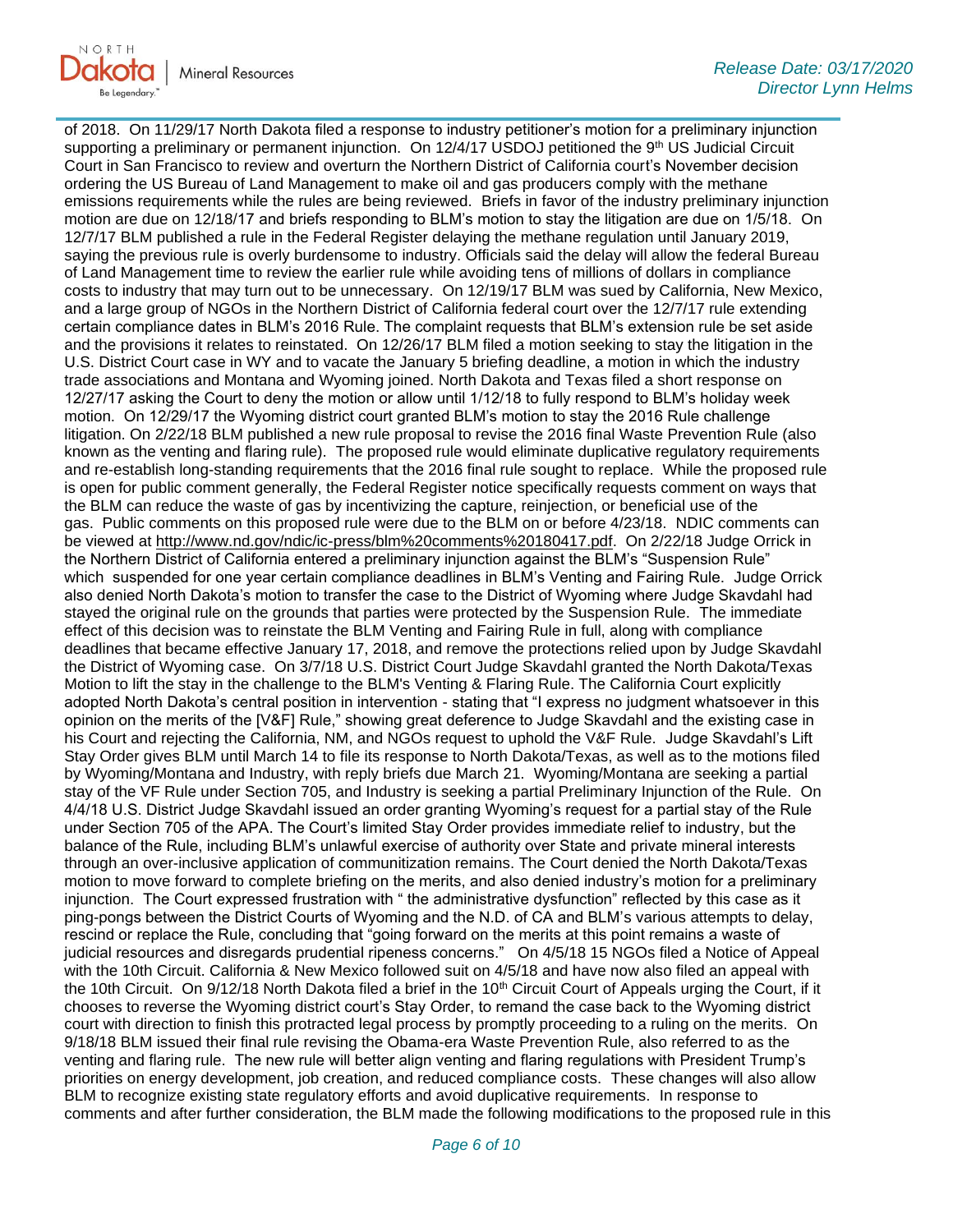

final rule: (1) Clarification that the 24-hour limit on royalty-free flaring during downhole well maintenance and liquids unloading in § 3179.104 applies "per event"; (2) Addition of a standard for "applicable rules, regulations, or orders" of a State regulatory agency or tribe in § 3179.201(a); and (3) Addition of a provision allowing for tribes to seek BLM approval to have tribal rules apply in place of any or all of the provisions of subpart 3179. The revised rule goes into effect on 11/27/18. On 9/28/18 a coalition of 17 conservation and tribal citizen groups filed a lawsuit challenging the decision to revise the Bureau of Land Management's Waste Prevention Rule, stating that the rule violates a number of existing federal policies. The states of New Mexico and California also filed a lawsuit challenging BLM's action. The BLM and NDIC have reached an impasse on negotiations for an agreement to implement section 3179.201, but continue to communicate regarding possible ways to resolve the disagreement.

**BLM** revised final regulations for hydraulic fracturing on federal and Indian lands were published in the CFR on 3/26/15 and they were scheduled to go into effect 6/24/15. North Dakota, Colorado, Utah, Wyoming, Western Energy Alliance, and IPAA filed for a preliminary injunction to prevent the rules going into effect until the case is settled. Following a lengthy hearing in Casper, Wyoming on 6/23/15, the court issued a stay on the rules. On 9/30/15 the court granted a preliminary injunction, preventing the rules from being enforced until litigation on the rule is final. The 10<sup>th</sup> Circuit Court of Appeals issued an order 3/10/16 denying the industry alternative motion for a stay. On 6/21/16 the court found the rule to be unlawful and ordered it set aside. The plaintiffs filed a motion with the US Court of Appeals for the Tenth Circuit to dismiss the appeal of the preliminary injunction. The Department of Justice on behalf of the BLM and the intervening environmental groups filed an appeal of the decision on the rule and oppose the motion to dismiss the appeal of the preliminary injunction. The North Dakota Response Brief to the US Court of Appeals for the Tenth Circuit was filed 9/15/16. NDIC comments on the rule can be found at [http://www.nd.gov/ndic/ic-press/BLM-comments-](http://www.nd.gov/ndic/ic-press/BLM-comments-120625.pdf)[120625.pdf](http://www.nd.gov/ndic/ic-press/BLM-comments-120625.pdf). On 3/28/17 President Trump issued an executive order which in part directs "The Secretary of the Interior shall review the following final rules, and any rules and guidance issued pursuant to them, for consistency with the policy set forth in section 1 of this order and, if appropriate, shall, as soon as practicable, suspend, revise, or rescind the guidance, or publish for notice and comment proposed rules suspending, revising, or rescinding those rules". This rule is included in the list as item (i). On 5/4/2017 BLM filed a request asking the court to hold the appeal in abeyance as it will "soon" initiate a rulemaking process to revise or rescind the 2015 Rule, that it had the authority to issue the Rule, but conceding that the Rule does not reflect BLM's current priorities or policies, as reflected in certain recent Presidential Executive Orders. After the BLM submitted its filings the 10th Circuit Court Appeals immediately directed the petitioners (including North Dakota) and the intervenors to file briefs by 6/5/17 to respond to BLM's position. Two amicus groups that submitted merits briefs (the law school professors and former DOI officials) filed supplemental amicus briefs on the questions posed by the Court following the change of Administrations. The Court's Supplemental Order authorized the filing of these additional amicus briefs. Both briefs seek to capitalize on the BLM's continued insistence that it had the authority to issue the Rule (but concede that the 2015 HF Rule does not reflect BLM's current priorities or policies as reflected in certain recent Presidential Executive Orders). The two amicus groups solicit the Court to rule on the merits of the BLM and NGO appeals and to overturn the District Court decision, actually asking the Court to issue an advisory opinion on the BLM's authority. In addition to addressing the NGO arguments, North Dakota will respond to these two briefs in the context that all three parties are asking the Court to do what it is prohibited from doing by Article III of the U.S. Constitution. North Dakota filed a response brief 6/20/17 in support of the BLM action to put the rule in abeyance and take final action vacating the rule. Oral arguments before the 10<sup>th</sup> Circuit took place 7/27/17. A recording of the oral arguments is now available on the home page of the court's website [http://www.ca10.uscourts.gov.](https://urldefense.proofpoint.com/v2/url?u=http-3A__www.ca10.uscourts.gov&d=DwMGaQ&c=2s2mvbfY0UoSKkl6_Ol9wg&r=-wqsZnBxny594KY8HeElow&m=Ul_VtJUX6iW5pvHjCcBxUWtskC0F4Dhry3sPtcEHvCw&s=laRHiLDv5w8otcQWQjpn82WMieoB2AZ-Q4M1LFQPL5s&e=) NDIC filed comments supporting BLM's rescission of the rule that can be found at [http://www.nd.gov/ndic/ic-press/dmr](http://www.nd.gov/ndic/ic-press/dmr-blm-comment17-9.pdf)[blm-comment17-9.pdf.](http://www.nd.gov/ndic/ic-press/dmr-blm-comment17-9.pdf) On 09/21/17 the 10th Circuit issued a split (2-1) decision to dismiss the appeals as prudentially unripe, vacate the district court's judgment invalidating the rule, and remand with instructions to dismiss the underlying action without prejudice. Appellees State of North Dakota, State of Colorado, State of Utah, and State of Wyoming's filed a Petition for Panel Rehearing And/Or Request for En Banc Determination on 11/03/17. On 11/06/17 the court ordered the appellants to file a response to the Petition on or before 11/20/2017. The En Banc rehearing request was denied. The 10<sup>th</sup> circuit court has not yet issued its mandate ending the current round of litigation in the Wyoming District court. The Ute tribe filed a motion on 1/12/18 asking the court to dismiss the appeals as moot based on the publication of the rescission rule and leave the WY court decision to vacate the rule in place. The court ordered the DOJ and BLM to file a response by 1/22/18. On 12/29/17 BLM published a final rule rescinding the 2015 Hydraulic Fracturing rules with 2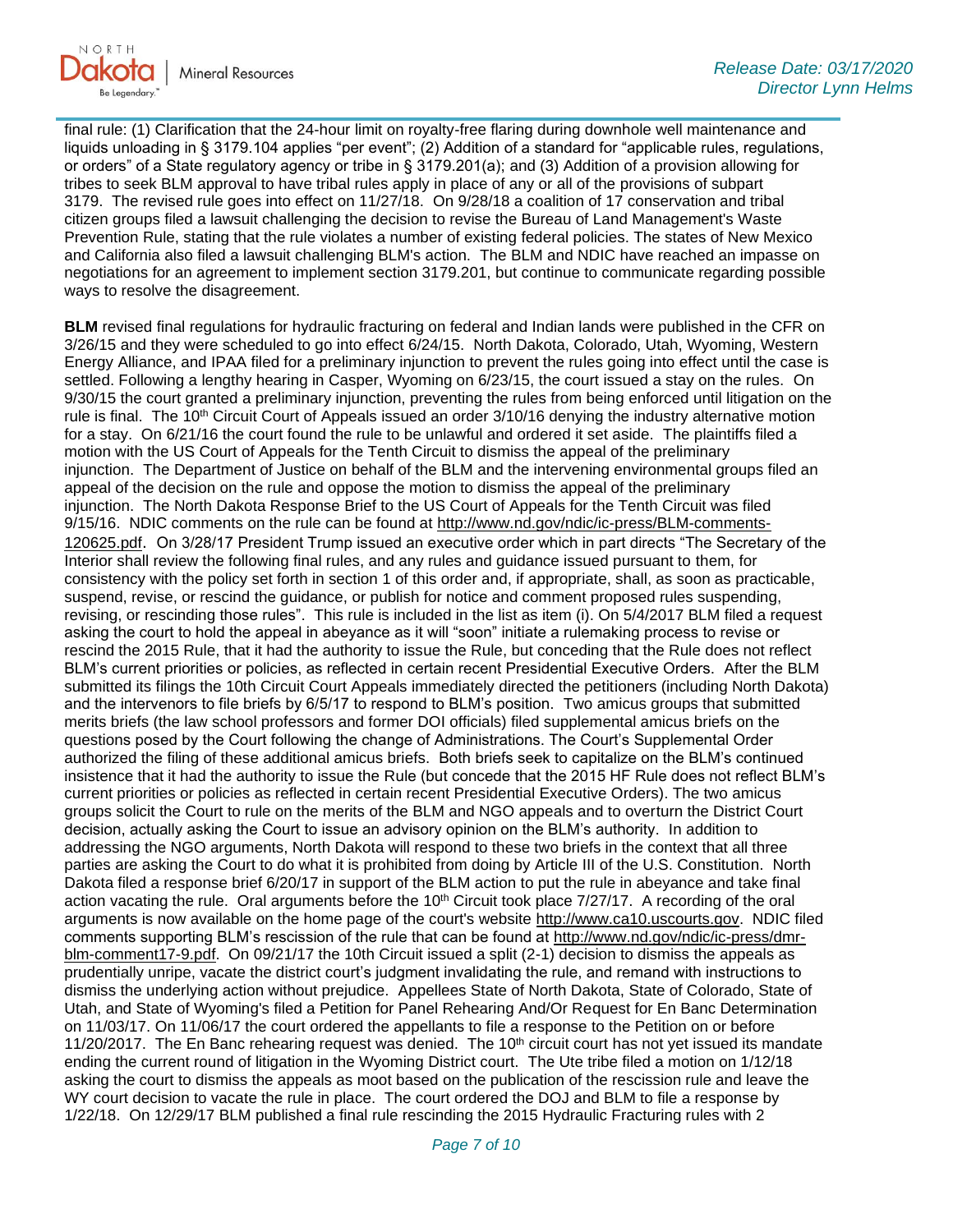

exceptions 1) the rule does not restore language requiring pre-approval of non-routine hydraulic fracturing operations and 2) the rule does not rescind changes to 43 CFR 3160 due to other rules published between 3/26/15 and 12/29/17 (electronic filing and venting & flaring rules). On 2/7/18 North Dakota filed a reply in support of its motion to dismiss the original rule appeal as moot pursuant to Federal Rule of Appellate Procedure 27(a)(4), and request that the Court should not issue the mandate, nor vacate the District Court's judgment based on two new and important developments: (1) on December 29, 2017, the Bureau of Land Management (BLM) promulgated a final rule rescinding the Hydraulic Fracturing Rule ("HF Rule"), and (2) on January 24, 2018, the Citizen Group Intervenors challenged the repeal of the HF Rule ("HF Repeal Rule") in the U.S. District Court for the Northern District of California.

**BLM** On 8/9/17 the DOI Interior board of Land Appeals stayed drilling on the Slawson Torpedo wells. The MHA Nation appealed the BLM decision to grant drilling permits because the well pad is located 600 feet from Lake Sakakawea although a 2012 tribal law requires the wells be 2,640 feet from the lake. The spacing unit for the wells contains private, federal, and state minerals while the surface location is on private land within the boundaries of the Fort Berthold Reservation. On 8/15/17 U.S. District Court Judge Daniel Hovland granted Slawson's request to continue drilling and on 8/29/17 extended the order allowing drilling to continue until another hearing on the matter is held. On 6/21/18 the Mandan, Hidatsa and Arikara Nation sued the U.S. Department of the Interior challenging a decision from the agency's Office of Hearing and Appeals that the tribe said approved drilling near a lake within the boundaries of the nation's Fort Berthold Indian Reservation. Among other things, the nation asked for "an order setting aside and vacating the director's decision and holding that the eight [applications for permit to drill] must be denied because they are within 1,000 feet of Lake Sakakawea, the source of the MHA Nation's drinking water; or in the alternative reinstituting the board's stay order and remanding the case back to the Department of the Interior for reconsideration." Slawson intervened in the case and moved to have the appeal transferred to the U.S. District Court in North Dakota. The court granted Slawson's motion and the appeal was transferred to the U.S. District Court in North Dakota, where it is currently pending.

## **Council on Environmental Quality**

**CEC** On 02/25/2020 the Council on Environmental Quality published a proposal to modernize its National Environmental Policy Act (NEPA) regulations. On 03/09/2020 the NDIC submitted comments in support of the CEQ proposal. NDIC comments can be found at [http://www.nd.gov/ndic/ic](http://www.nd.gov/ndic/ic-press/Council%20of%20Environmental%20Quality%20200309.pdf)[press/Council%20of%20Environmental%20Quality%20200309.pdf](http://www.nd.gov/ndic/ic-press/Council%20of%20Environmental%20Quality%20200309.pdf)

## **Environmental Protection Agency**

**EPA** On 08/21/2018 the U.S. Environmental Protection Agency (EPA) proposed a new rule to reduce greenhouse gas (GHG) emissions from existing coal-fired electric utility generating units and power plants across the country. This proposal, entitled the Affordable Clean Energy (ACE) Rule, establishes emission guidelines for states to use when developing plans to limit GHGs at their power plants. The ACE Rule replaced the prior administration's Clean Power Plan (CPP) and instead empowers states, promotes energy independence, and facilitates economic growth and job creation. Pursuant to President Trump's Executive Order 13873, which directed Federal agencies to review burdensome regulations, the EPA undertook a review of the CPP. Many believed the CPP exceeded EPA's authority under the Clean Air Act, which is why 27 states, 24 trade associations, 37 rural electric co-ops, and three labor unions challenged the rule. The Supreme Court issued an unprecedented stay of the rule. The proposal was published in the Federal Register on 8/31/18 and EPA will take comment on the proposal for 60 days (until 10/30/18) and will hold a public hearing. More information is available at [https://www.epa.gov/stationary-sources-air](https://www.epa.gov/stationary-sources-air-pollution/proposal-affordable-clean-energy-ace-rule)[pollution/proposal-affordable-clean-energy-ace-rule.](https://www.epa.gov/stationary-sources-air-pollution/proposal-affordable-clean-energy-ace-rule) On July 8, 2019, EPA issued the final Affordable Clean Energy rule (ACE) and repealed the Clean Power Plan. On the same day the American Lung Association and the American Public Health Association filed a challenge to the rules in the U.S. Court of Appeals for the District of Columbia. Since then, 22 states, the District of Columbia and six municipalities led by the state of New York lodged a challenge to the rules in the D.C. Circuit, followed closely by a third challenge brought by environmental groups. Numerous industry groups and power providers are seeking to intervene in the litigation in support of the ACE rule. The EPA has asked the court to expedite review of the challenges in the hope of achieving a resolution in the D.C. Circuit by summer of 2020.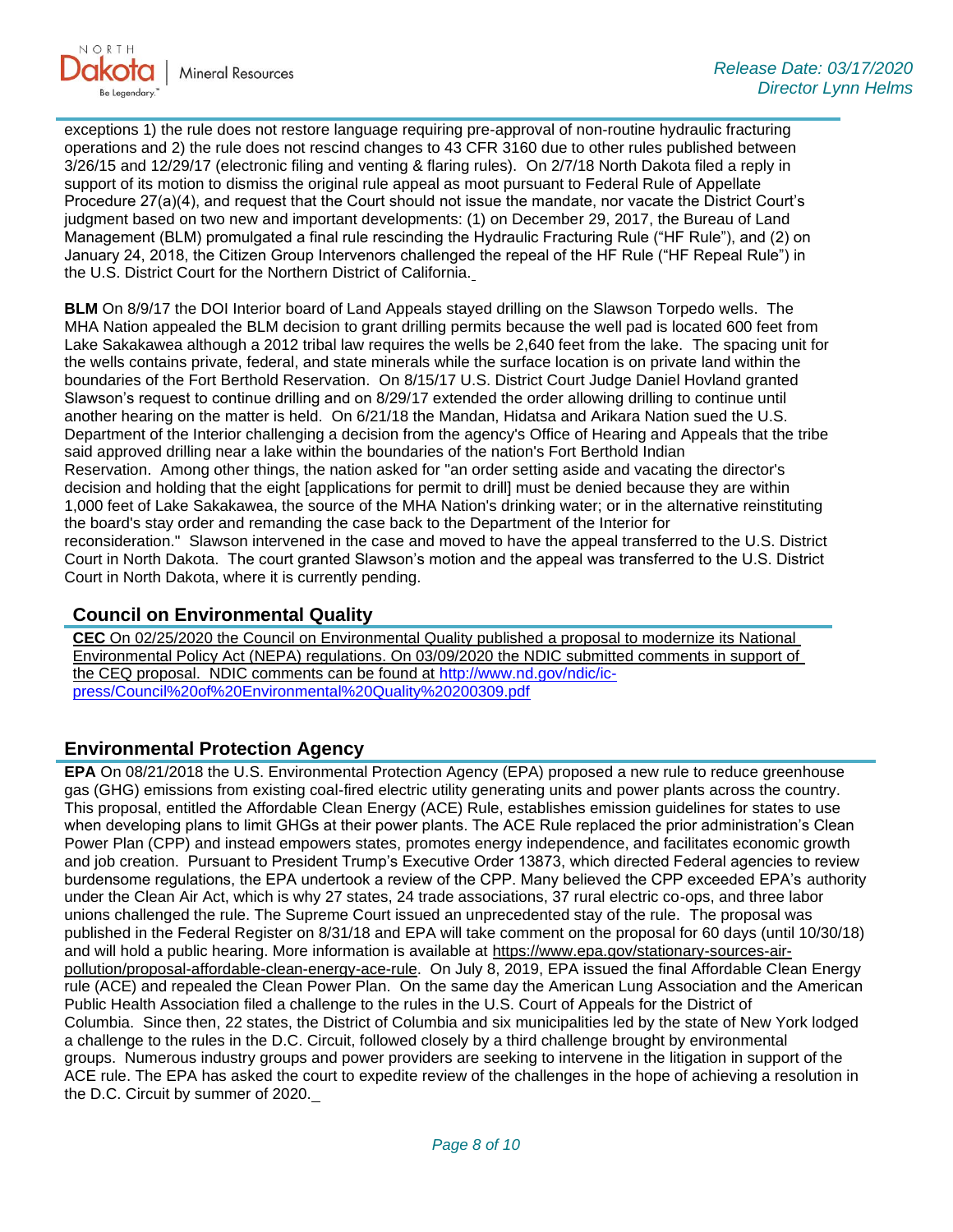**EPA** On 08/24/18 Trump administration officials at EPA announced they are phasing out the agency's enforcement focus on animal waste pollution and the oil and gas industry. Enforcement chief Susan Bodine said she wants to shift the focus away from oil and gas as a sector deserving of extra scrutiny and toward prioritizing broad environmental problems, such as air pollution.

**EPA** On 6/3/16 the final rule proposing a suite of changes to Clean Air Act permitting requirements for new and modified emissions sources in the oil and natural gas industry was published in the Federal Register. On 6/29/16 the NDIC decided to file a Petition for Review with the US Appeals Court for the District of Columbia to defend the state's sovereign jurisdiction over oil and gas regulation. Thirteen other states have joined this effort. North Dakota declined the standard offer to explore settlement through the court's mediation program.

The proposed actions and NDIC comments are as follows:

o Proposed New Source Performance Standards – Docket ID number EPA-HQ-OAR-2010-0505. NDIC comments can be found at<http://www.nd.gov/ndic/ic-press/EPA-HQ-OAR-2010-0505.pdf>

o Draft Control Techniques Guidelines – Docket ID number: EPA-HQ-OAR-2015-0216. NDIC comments can be found at<http://www.nd.gov/ndic/ic-press/EPA-HQ-OAR-2015-0216.pdf>

o Proposed Source Determination Rule – Docket ID number: EPA-HQ-OAR-2013-0685. NDIC comments can be found at<http://www.nd.gov/ndic/ic-press/EPA-HQ-OAR-2013-0685.pdf>

o Proposed Federal Implementation Plan for Implementing Minor New Source Review Permitting in Indian Country – Docket ID number: EPA-HQ-OAR-2014-0606. NDIC comments are at [http://www.nd.gov/ndic/ic-press/EPA-HQ-](http://www.nd.gov/ndic/ic-press/EPA-HQ-OAR-2014-0606.pdf)[OAR-2014-0606.pdf](http://www.nd.gov/ndic/ic-press/EPA-HQ-OAR-2014-0606.pdf).

North Dakota et al. and EPA have filed motions to govern further proceedings and briefing schedules. On 3/28/17 President Trump issued an executive order which in part directs "The Administrator shall review the final rule entitled "Oil and Natural Gas Sector: Emission Standards for New, Reconstructed, and Modified Sources," 81 Fed. Reg. 35824 (November 3, 2016), and any rules and guidance issued pursuant to it, for consistency with the policy set forth in section 1 of this order and, if appropriate, shall, as soon as practicable, suspend, revise, or rescind the guidance, or publish for notice and comment proposed rules suspending, revising, or rescinding those rules." On 4/7/17 EPA filed a motion to hold the cases in abeyance. On 6/8/17 the NGO environmental groups challenged EPA's November 5th decision to issue a 90 day stay of the Rule's upcoming implementation dates. The NGOs argue that EPA's justifications for its stay (onerous implementation costs and excessive state administrative burdens) of the Rule were already raised and rejected by EPA during EPA's original rulemaking and that the requirements of a "judicial stay" are not met. The NGO's action is a new case, filed in the D.C. Circuit. They have also filed an emergency motion asking the Court to immediately vacate EPA's decision. On November 3 the DC Circuit court issued a 2:1 decision granting the NGO petition and vacating EPA's 90 day stay of the rule. North Dakota filed an amicus brief in support of the EPA stay. On 7/13/17 the same DC Circuit court granted an EPA motion to recall the mandate and granting 14 days for then EPA to seek reconsideration or review by the full court. API and WVA along with other states filed petitions for rehearing en banc, but on 8/10/17 the entire DC Circuit issued an order denying the API and WVa et al States petitions. EPA now proposes a 2-year stay of certain provision in the oil and gas NSPS. North Dakota filed comments on 8/9/17 in support of the proposed 2-year stay. On 11/8/17 EPA published a Federal Register notice request for supplemental comments relating to the current Administration's efforts to change course on the oil and gas sector methane regulations put in place by the Obama Administration. North Dakota did not submit additional comment to EPA because the North Dakota comments submitted on 8/9/17 correctly advocate that EPA's rationale for the two year stay also justifies outright repeal of the original Rule, so it justifies a two year stay. On 9/11/18 EPA proposed targeted improvements to the 2016 New Source Performance Standards for the oil and gas industry that streamline implementation, reduce duplicative EPA and state requirements, and significantly decrease unnecessary burdens on domestic energy producers. This oil and gas targeted improvements package is expected to save up to approximately \$484 million in regulatory costs from 2019 – 2025 or \$75 million annually. NDIC comments can be found at<http://www.nd.gov/ndic/ic-press/EPA-HQ-OAR-2017-0757.pdf>

## **Pipeline and Hazardous Materials Safety Administration**

**PHMSA** Advance notice of proposed rulemaking (ANPRM)was announced 1/10/17. SUMMARY: PHMSA is considering revising the Hazardous Materials Regulations (HMR) to establish vapor pressure limits for unrefined petroleum-based products and potentially all Class 3 flammable liquid hazardous materials that would apply during the transportation of the products or materials by any mode. PHMSA is currently